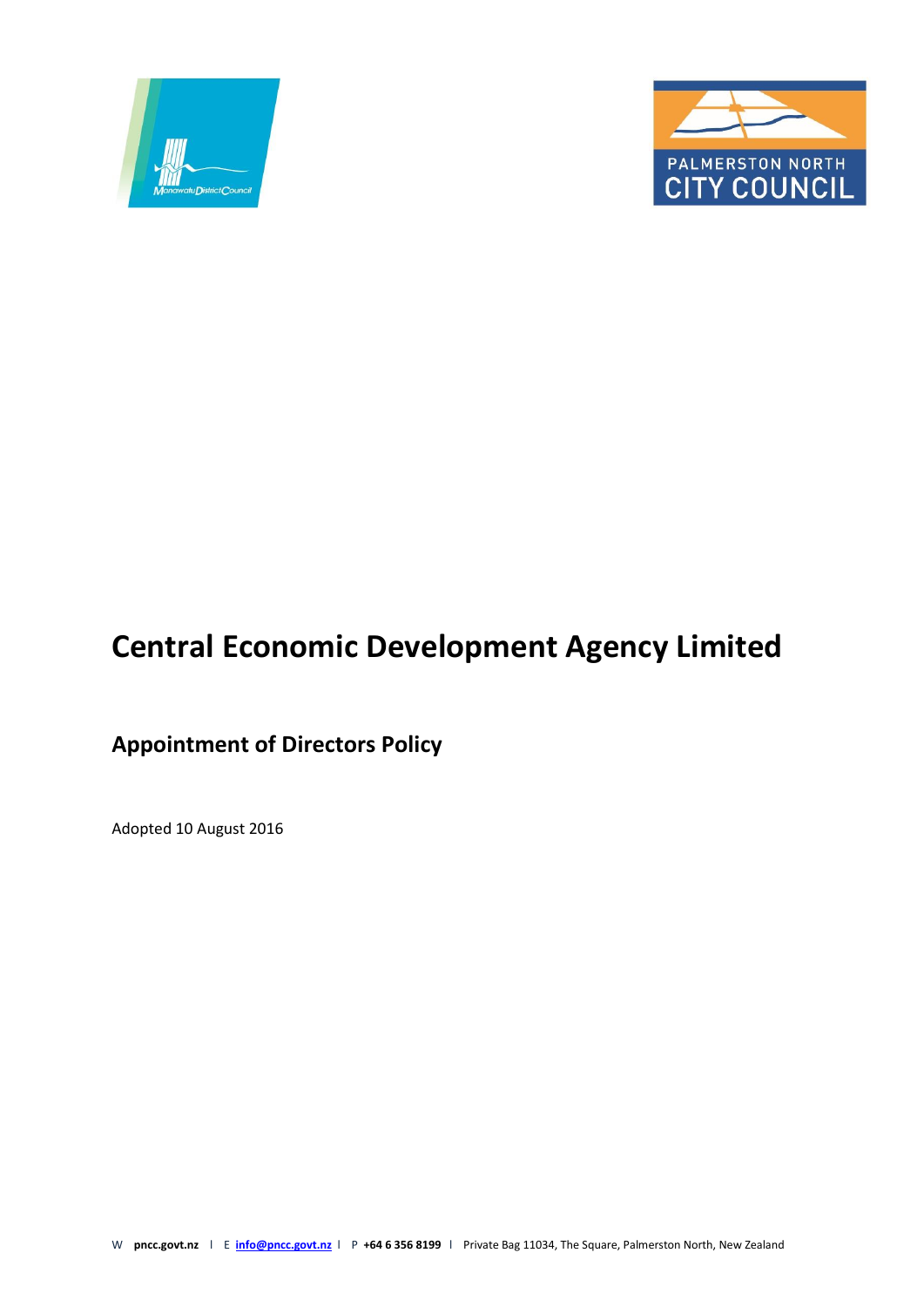# **CONTENTS**

| 1. |      |                                                                              |  |  |
|----|------|------------------------------------------------------------------------------|--|--|
|    | 1.1  |                                                                              |  |  |
|    | 1.2  | Manawatu District/Palmerston North City Joint Strategic Planning Committee 3 |  |  |
|    | 1.3  |                                                                              |  |  |
|    | 1.4  |                                                                              |  |  |
| 2. |      |                                                                              |  |  |
|    | 2.1  |                                                                              |  |  |
|    | 2.2  |                                                                              |  |  |
| 3. |      |                                                                              |  |  |
|    | 3.1  |                                                                              |  |  |
|    | 3.2  |                                                                              |  |  |
|    | 3.3  |                                                                              |  |  |
|    | 3.4  |                                                                              |  |  |
|    | 3.5  |                                                                              |  |  |
|    | 3.6  |                                                                              |  |  |
|    | 3.7  |                                                                              |  |  |
|    | 3.8  |                                                                              |  |  |
|    | 3.9  |                                                                              |  |  |
|    | 3.10 |                                                                              |  |  |
|    | 3.11 |                                                                              |  |  |
|    | 3.12 |                                                                              |  |  |
|    | 3.13 |                                                                              |  |  |
|    | 3.14 |                                                                              |  |  |
| 4. |      |                                                                              |  |  |
|    | 4.1  |                                                                              |  |  |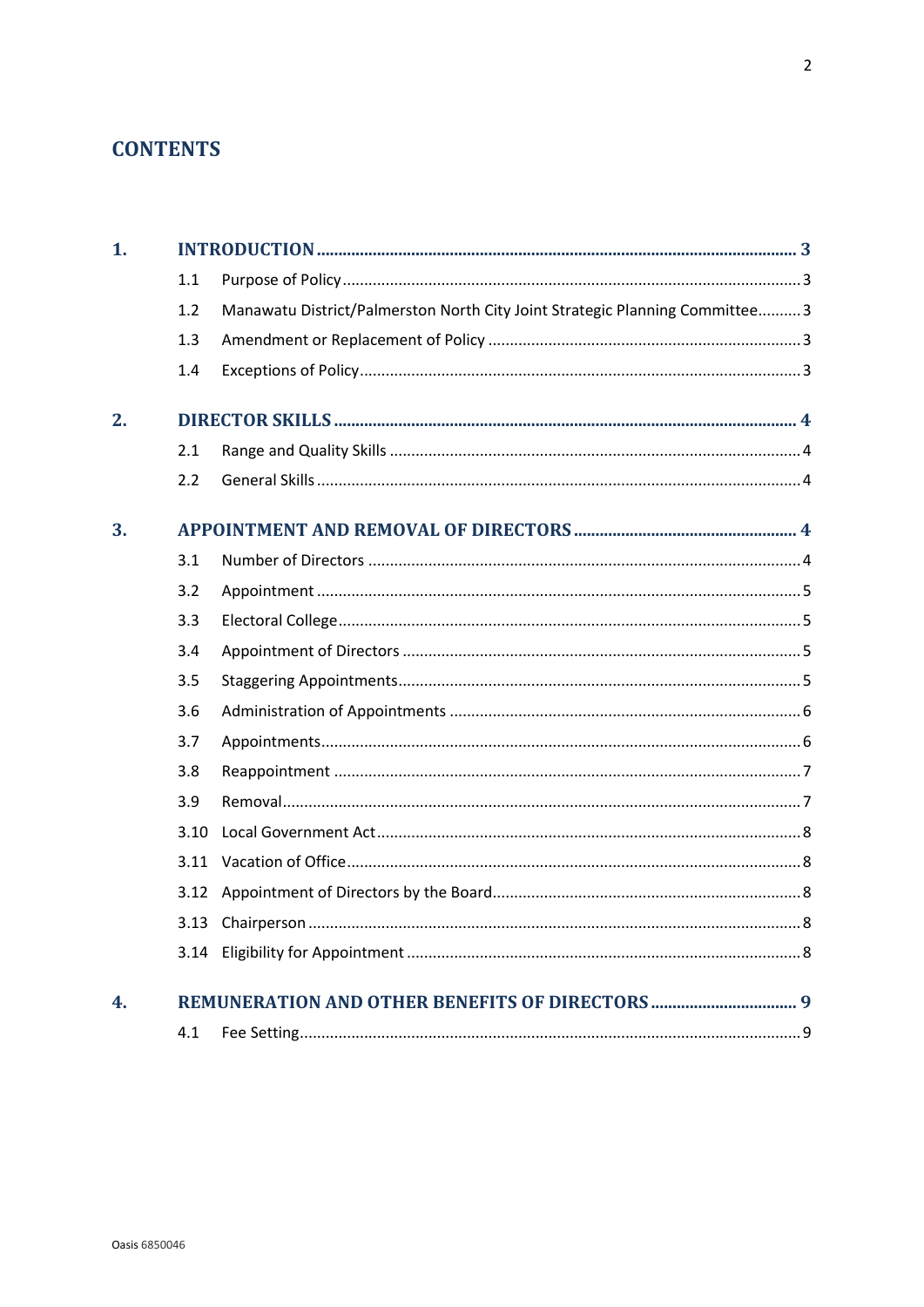# <span id="page-2-0"></span>**1. INTRODUCTION**

## <span id="page-2-1"></span>**1.1 Purpose of Policy**

This policy sets out an objective and transparent process for:

- a) The identification and consideration of the skills, knowledge, and experience required of directors of the Central Economic Development Agency Limited (CEDA);
- b) The appointment of directors of the CEDA Board; and
- c) The remuneration of directors of the CEDA Board.

# <span id="page-2-2"></span>**1.2 Manawatu District/Palmerston North City Joint Strategic Planning Committee**

In relation to CEDA, the Joint Strategic Planning Committee (Joint Committee) has the following functions, powers, and duties under the Local Government Act 2002 and/or the Companies Act 1993:

- a) To adopt a policy that sets out the process for the identification, appointment and remuneration of directors;
- b) To appoint and remove a person or persons to be directors of CEDA;
- c) To approve the remuneration to be paid to directors of CEDA;
- d) To undertake performance monitoring of CEDA, as per section 65 of the Local Government Act.
- e) To agree with the Statement of Intend of CEDA or, if the Joint Committee does not agree, to take all practical steps to require a Statement of Intent to be modified, as per section 65 of the Local Government Act 2002.
- f) Receive the half yearly report of CEDA; and
- g) Receive the Annual Report of CEDA.

## <span id="page-2-3"></span>**1.3 Amendment or Replacement of Policy**

The Manawatu District and Palmerston North City Joint Committee may, from time to time, amend or replace this policy. In doing so, the Joint Committee will consult with CEDA.

## <span id="page-2-4"></span>**1.4 Exceptions of Policy**

There may be circumstances in which adherence to this policy is not appropriate. Should the Joint Committee decide not to comply with any provision, the decision should be recorded by way of resolution (which should also include the reason for deviation from the policy).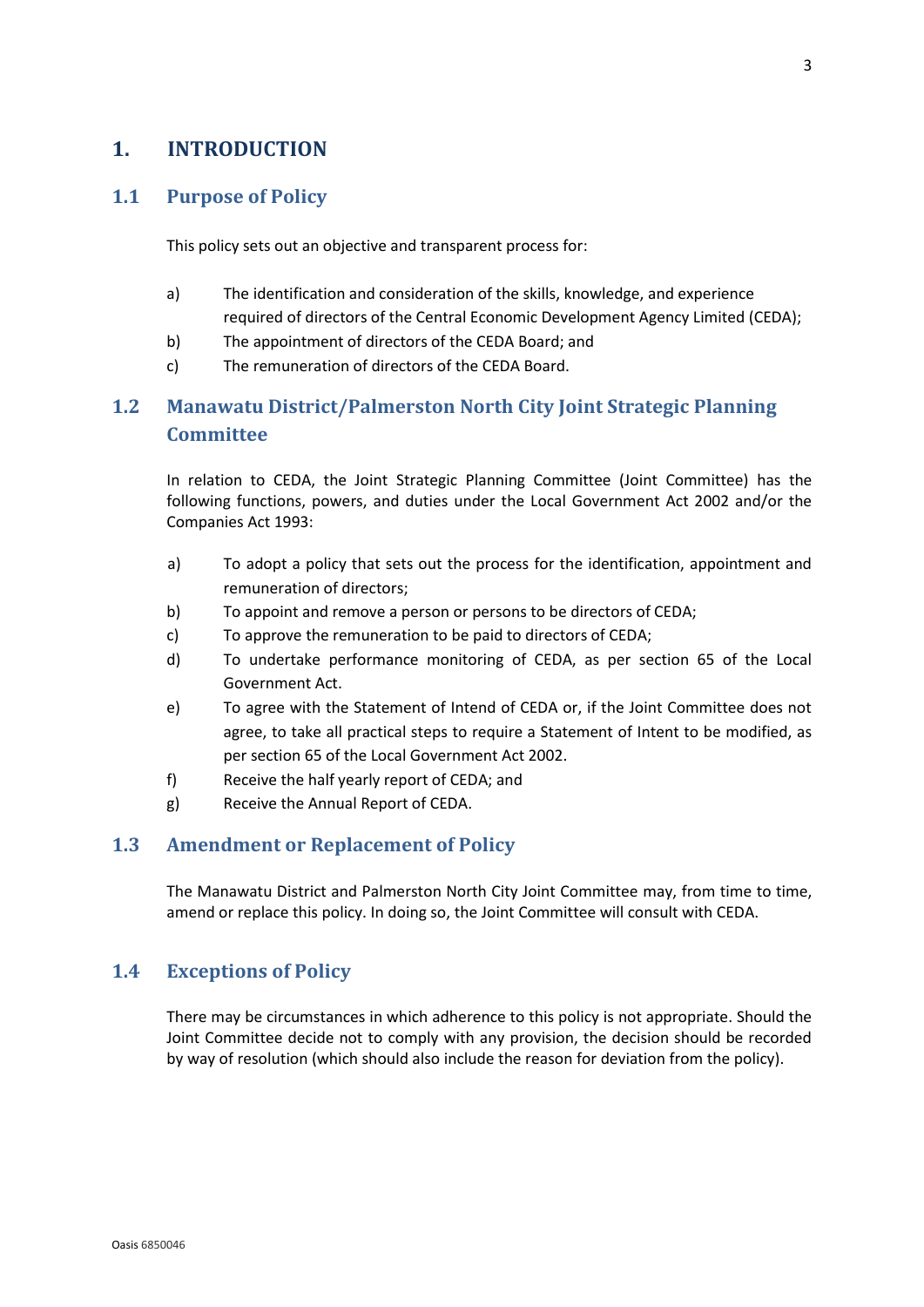# <span id="page-3-0"></span>**2. DIRECTOR SKILLS**

## <span id="page-3-1"></span>**2.1 Range and Quality Skills**

In appointing directors, the Joint Committee will be seeking persons with relevant skills and an ability to make a significant contribution to the successful operation of CEDA. Directors must be located in New Zealand. The need for balance between new and existing directors, who have first-hand knowledge of and experience in the activities of CEDA, will also be considered.

The range and quality of skills will vary from one position to another. The appropriate skills will be determined by the members of the Electoral College in consultation with CEDA so as to meet the performance needs of CEDA.

#### <span id="page-3-2"></span>**2.2 General Skills**

The Joint Committee in appointing any person to be a director of CEDA will consider the following skills existing in that director or elsewhere on the CEDA board:

- Proven track record in economic development;
- Major event, tourism, visitor or destination marketing experience;
- Experience conducting business internationally;
- Strong financial knowledge;
- Communication and marketing skills;
- Proven track record conducting business;
- The ability to interface between the private sector, iwi and local government; and
- Any other skills that the Joint Committee consider appropriate to the business of CEDA.

Successful board members will include:

- Impeccable ethics and integrity;
- Strong communicators;
- Natural leaders with the ability to take people with them; and
- Clear and creative thinkers.

# <span id="page-3-3"></span>**3. APPOINTMENT AND REMOVAL OF DIRECTORS**

#### <span id="page-3-4"></span>**3.1 Number of Directors**

The CEDA Board shall consist of a minimum of five (5) and a maximum of seven (7) directors.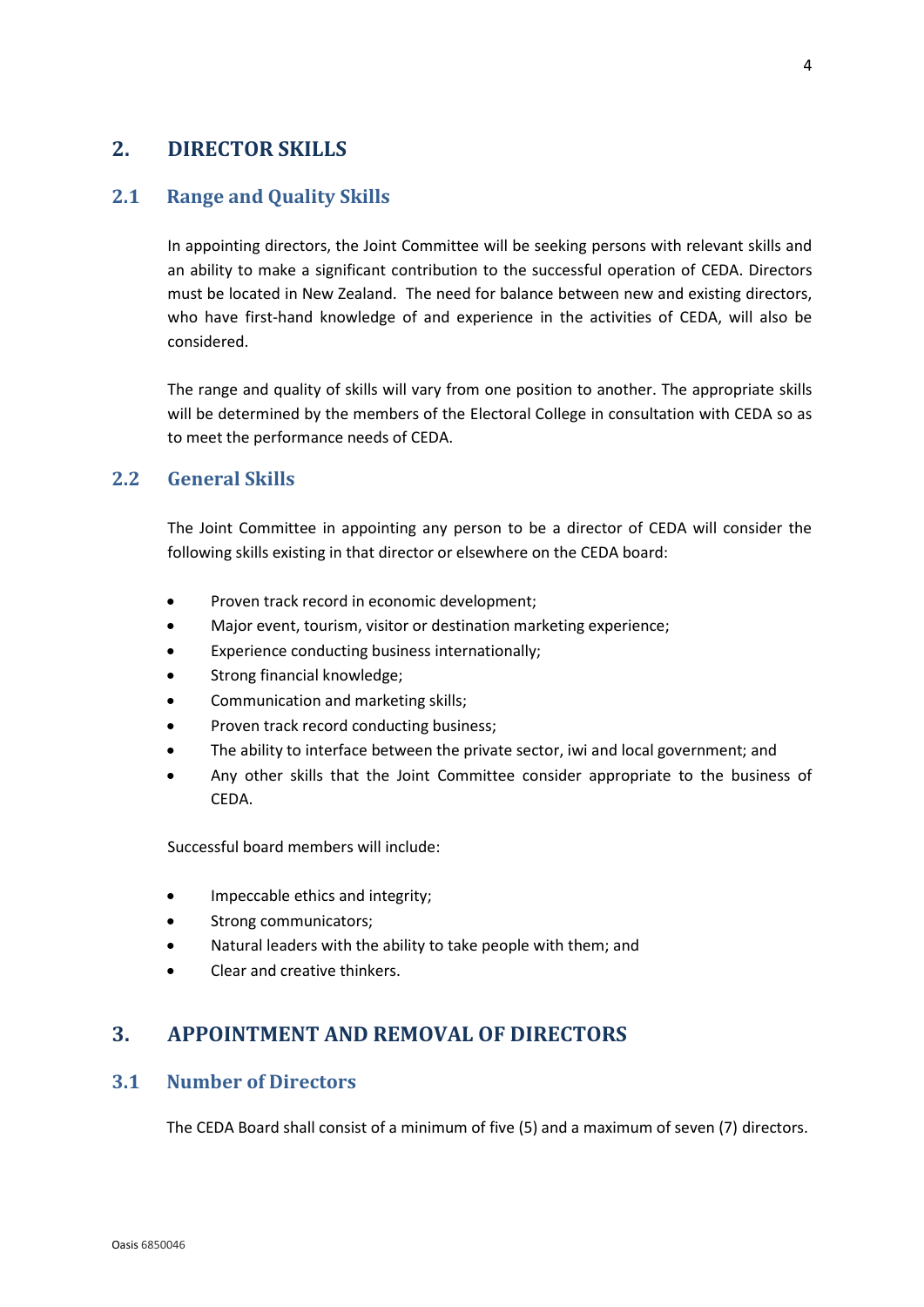# <span id="page-4-0"></span>**3.2 Appointment**

Directors shall be appointed by the Joint Committee for terms of up to three (3) years, and for a maximum period of nine (9) consecutive years.

## <span id="page-4-1"></span>**3.3 Electoral College**

- a) The Electoral College shall comprise of six (6) members, three (3) appointed by PNCC, one of which should be the Mayor, and three (3) appointed by MDC, one of which should be the Mayor.
- b) PNCC and MDC may remove and replace their appointees to the Electoral College at any time by giving notice in writing to the appointee in question and notice in writing to the Joint Committee.
- c) PNCC and MDC agree to appoint persons to the Electoral College in a timely manner to ensure that at all times an operative Electoral College is in place and provide all necessary assistance including administrative assistance and facilities in order to ensure the Electoral College can effectively undertake its role.
- d) The voting of the Electoral College shall be by way of majority and decisions of the Electoral College may not be made unless all members of the Electoral College are present at a meeting either in person or electronically (sight or sound).
- e) The Electoral College's role is to make recommendations to the Shareholders concerning the appointment of Directors to the CEDA board. The Electoral College may also be used as the conduit between the Shareholders and the Directors in circumstances when it is necessary or desirable to formulate a co-ordinated approach for matters affecting the Company.

## <span id="page-4-2"></span>**3.4 Appointment of Directors**

- a) The Joint Committee will appoint directors jointly on the recommendation of the Electoral College (including any reconsidered recommendation, and taking into account the CEDA board skills sets).
- b) Where a recommendation has been received from the Electoral College with respect to the appointment of directors, and that recommendation is not accepted by the Joint Committee, the Joint Committee may ask the Electoral College to provide a further recommendation.

## <span id="page-4-3"></span>**3.5 Staggering Appointments**

Appointments will be staggered so that approximately one-third of the board is rotated each year. Staggering appointments to the board ensures there is an appropriate level of institutional knowledge retained on the board, which in turn provides for continuity in the management of CEDA.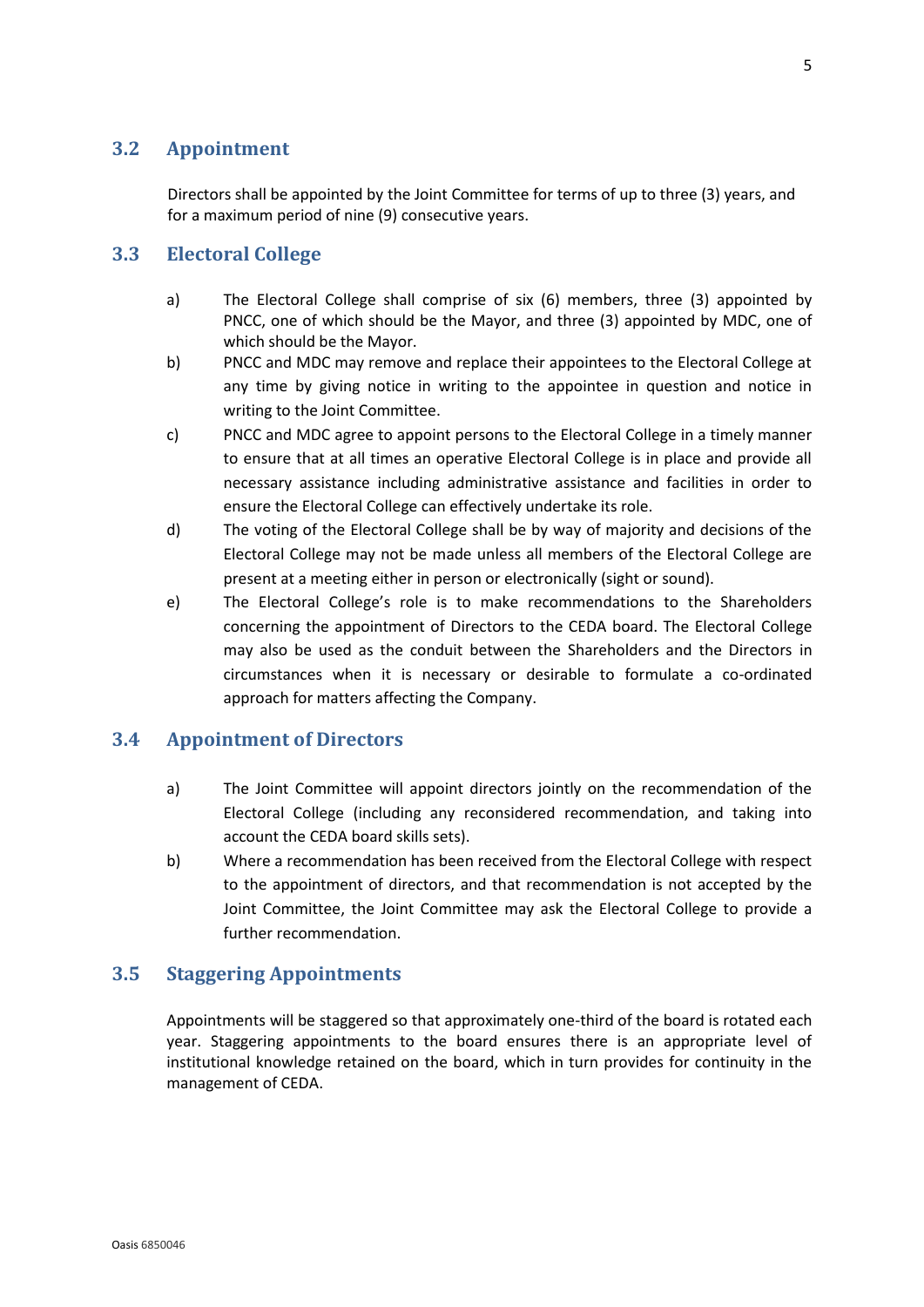#### <span id="page-5-0"></span>**3.6 Administration of Appointments**

PNCC and MDC shall administer appointments alternatively. PNCC shall administer appointments for the period when it is chairing the Joint Committee. MDC shall administer appointments for the period when it is chairing the Joint Committee.

#### <span id="page-5-1"></span>**3.7 Appointments**

Once a vacancy has been established, the Council responsible for administering an appointment will work with a director recruitment consultant to manage the advertising and administration for seeking applications and arranging Electoral College meetings and any relevant administration work around this.

The Electoral College will identify the skills, knowledge and experience required for the position with the assistance of a director recruitment consultant. This may involve discussions with the Chair and consideration of the results of board performance reviews and composition on the board.

Applicants may be sought through a combination of the following search methods: advertising of the position, nominations from the mayor, councillors. In addition, a director recruitment search and checking the availability of candidates, will form part of the appointment process.

A complete list of applicants will be compiled, usually with the assistance of a director recruitment consultant.

The Electoral College, with assistance from a recruitment consultant, will screen the list to ensure that the candidates / applicants have the required core competencies as well as the specific skills and expertise required for the position. The screening will prepare a recommended short list of applicants for consideration.

The Electoral College will select the candidates for interview from the recommended shortlist and interviews will be undertaken by the full Electoral College.

The Electoral College will assess candidates against the required skills, knowledge and experience and may take into account other factors such as:

- the demographic and geographic diversity of the board
- board dynamics and stakeholder relationships

• the capacity of applicants to attend regular board meetings and fulfil the other requirements of the directorship

• succession planning.

The Electoral College will recommend its preferred candidates to the Joint Committee for approval.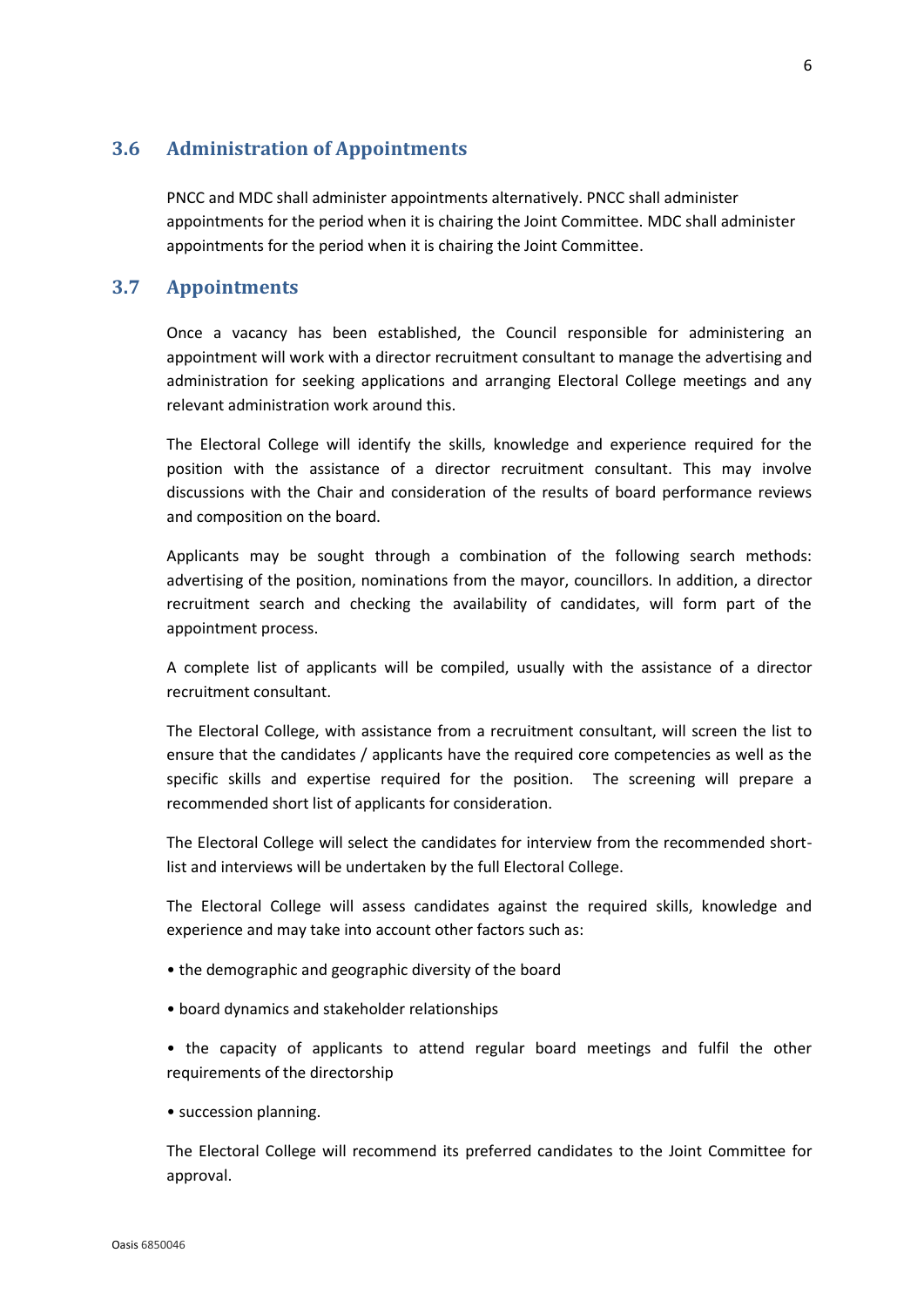#### <span id="page-6-0"></span>**3.8 Reappointment**

CEDA is requested to advise the Joint Committee of the impending expiry of a director's term. Such advice shall be provided no later than three (3) months before the date of expiry of a director's term in office.

The Joint Committee will then notify both MDC and PNCC Chief Executives in receipt of the above advice. The Chief Executive of the Council responsible for the administration of appointments will set in train the process for calling for applications to fill the vacancy unless exceptional circumstances apply. Exceptional circumstances include such things as when CEDA is in the midst of a major project where continuity of the existing directors is accepted by the Joint Committee as a critical factor for the success of the project.

All director vacancies for CEDA are to be advertised unless exceptional circumstances apply.

- a) In the event that a retiring director is available to be considered for reappointment, in addition to receiving that director's application, the Chief Executive will seek advice from CEDA as to whether the following criteria are being met:
	- i. That an appropriate contribution has been made by the retiring director to the effective governance of CEDA;
	- ii. That the relevant skills of the retiring director fit the skill-set required by CEDA; and
	- iii. That the organisation is meeting the agreed requirements of the current Shareholders Agreement.
- b) In obtaining information on these criteria, the Chief Executive will seek advice from the Chairperson of CEDA, or if the Chairperson is the person being considered for reappointment, from the Deputy Chairperson of CEDA or other person appointed by the governing body of CEDA.
- c) The Chief Executive shall report to the Electoral College on these criteria in relation to a retiring director.
- d) The Joint Committee may reappoint a person without following the full appointment procedure if the term of reappointment to CEDA is for six months or less.

Board members should not be given any expectation that they will be offered a subsequent term of office.

#### <span id="page-6-1"></span>**3.9 Removal**

A director of CEDA may be removed from office by notice from the Joint Committee at any time.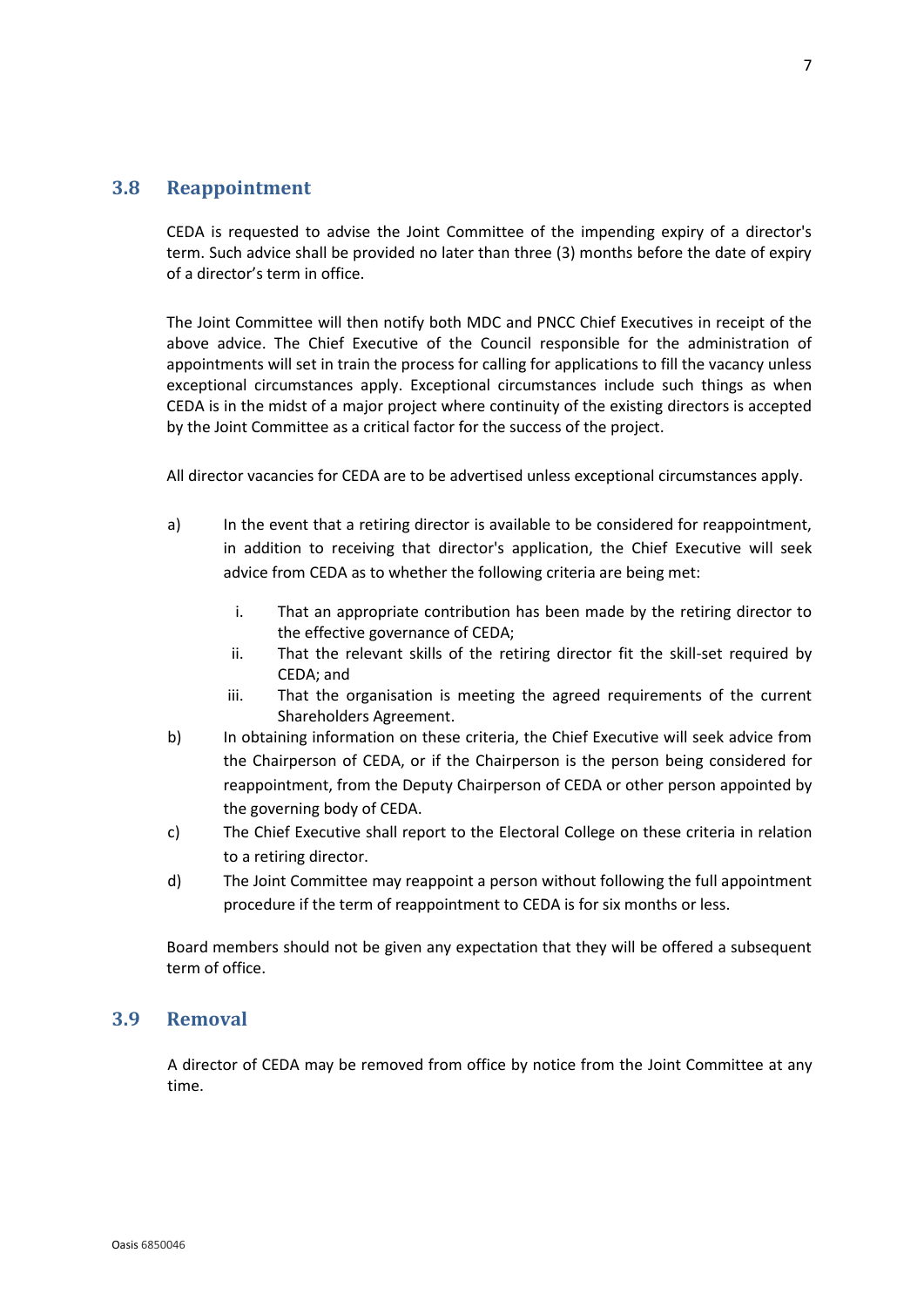#### <span id="page-7-0"></span>**3.10 Local Government Act**

Any appointment or removal of a director must, at all times, comply with the Local Government Act 2002.

#### <span id="page-7-1"></span>**3.11 Vacation of Office**

A Director vacates office if any of the following occurs:

- a) The Director resigns by notice in writing to the Chairperson of the Joint Committee. The notice is to be effective when it is received by the relevant parties or at a later time specified in the notice;
- b) The director is removed from office in accordance with clause 3.7;
- c) The director becomes disqualified from being a Director pursuant to section 151 of the Companies Act 1993;
- d) The director dies;
- e) The director fails to attend three (3) consecutive meetings of the board without leave of the other directors.

#### <span id="page-7-2"></span>**3.12 Appointment of Directors by the Board**

Where a director vacates office, the continuing directors may, with the written consent of the Joint Committee, appoint any other qualified person to hold office as a director in that director's place until a replacement director is appointed by the Joint Committee.

#### <span id="page-7-3"></span>**3.13 Chairperson**

The Chairperson of the board shall be appointed from the members of the board by the Joint Committee. If the Joint Committee appointed Chairperson is not present at any meetings then the members present can appoint a Chairperson for that meeting.

#### <span id="page-7-4"></span>**3.14 Eligibility for Appointment**

Appointment of Councillors

Under this policy, no councillors may be appointed to the board.

#### Appointment of Council Officers

Under this policy, council officers are ineligible to serve as a director on the board. Any board member applying for employment with either council should resign from the board immediately following an offer of appointment.

Appointment of CEDA Executives to CEDA board Board members should be independent from management and should not hold executive positions in CEDA.

In the event that that a board decides that one of its members should fill a vacancy in the executive team, the board member must first resign from their position on the board.